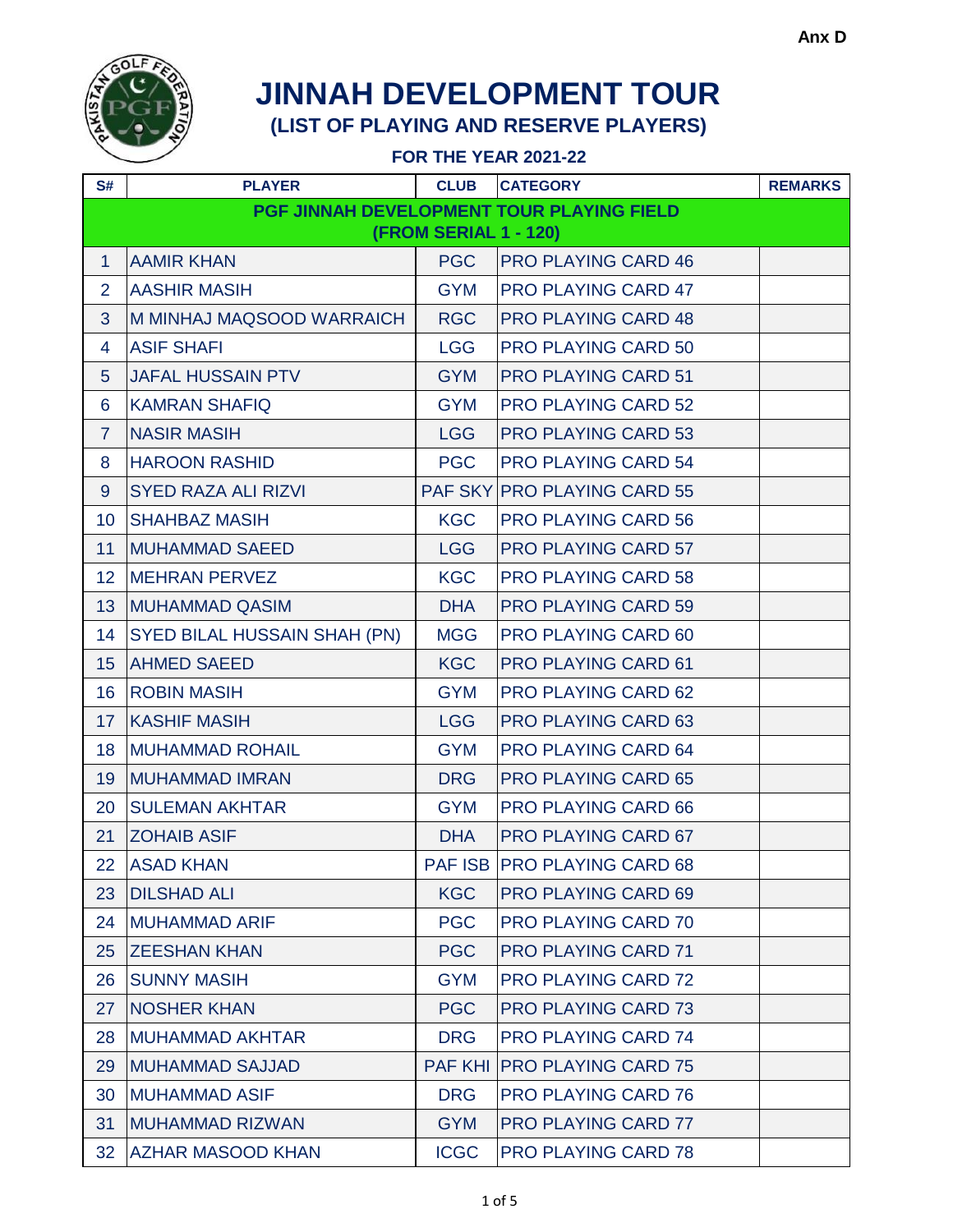

| S# | <b>PLAYER</b>             | <b>CLUB</b> | <b>CATEGORY</b>                | <b>REMARKS</b> |
|----|---------------------------|-------------|--------------------------------|----------------|
| 33 | <b>MUHAMMAD BILAL</b>     | <b>PGC</b>  | <b>PRO PLAYING CARD 79</b>     |                |
| 34 | <b>MUHAMMAD QADEEM</b>    | <b>ICGC</b> | <b>PRO PLAYING CARD 80</b>     |                |
| 35 | <b>ISHFAQ AHMED</b>       | <b>MTG</b>  | <b>PRO PLAYING CARD 81</b>     |                |
| 36 | <b>MUHAMMAD SHAHZAD</b>   | <b>ICGC</b> | <b>PRO PLAYING CARD 82</b>     |                |
| 37 | <b>EJAZ KHAN</b>          | <b>PGC</b>  | <b>PRO PLAYING CARD 83</b>     |                |
| 38 | <b>MUHAMMAD NASEER</b>    | <b>DRG</b>  | <b>PRO PLAYING CARD 84</b>     |                |
| 39 | <b>HAROON</b>             | <b>LGG</b>  | <b>PRO PLAYING CARD 85</b>     |                |
| 40 | <b>UMER FAROOQ</b>        | <b>LGG</b>  | <b>PRO PLAYING CARD 86</b>     |                |
| 41 | <b>MUHAMMAD ABID</b>      | <b>KGC</b>  | <b>PRO PLAYING CARD 87</b>     |                |
| 42 | <b>BILAL KHAN</b>         | <b>SGC</b>  | <b>PRO PLAYING CARD 88</b>     |                |
| 43 | <b>SHAKIR KHOKHAR</b>     | <b>DHA</b>  | <b>PRO PLAYING CARD 89</b>     |                |
| 44 | <b>ADNAN KHAN</b>         | <b>PGC</b>  | <b>PRO PLAYING CARD 90</b>     |                |
| 45 | <b>MUHAMMAD ASIF</b>      | <b>SGC</b>  | <b>PRO PLAYING CARD 91</b>     |                |
| 46 | <b>ALI IJAZ</b>           | <b>LGG</b>  | <b>PRO PLAYING CARD 92</b>     |                |
| 47 | <b>SHAHID HANIF</b>       | <b>GYM</b>  | <b>PRO PLAYING CARD 93</b>     |                |
| 48 | <b>MUHAMMAD SIDDIQUE</b>  | <b>RPG</b>  | <b>PRO PLAYING CARD 94</b>     |                |
| 49 | <b>MUHAMMAD SAFDAR</b>    | <b>GWA</b>  | <b>PRO PLAYING CARD 95</b>     |                |
| 50 | <b>AZHAR HUSSAIN SHAH</b> | <b>MGG</b>  | <b>PRO PLAYING CARD 96</b>     |                |
| 51 | <b>MUHAMMAD SHARIF</b>    | <b>KGC</b>  | <b>PRO PLAYING CARD 97</b>     |                |
| 52 | <b>AMANAT ALI</b>         | <b>GYM</b>  | <b>PRO PLAYING CARD 98</b>     |                |
| 53 | <b>MISAL KHAN</b>         | <b>DHA</b>  | <b>PRO PLAYING CARD 99</b>     |                |
| 54 | <b>MUHAMMAD SAFDAR</b>    | <b>LGG</b>  | <b>PRO PLAYING CARD 100</b>    |                |
| 55 | <b>MUHAMMAD SAQIB</b>     | <b>LGG</b>  | <b>JUNIORS PLAYING CARD 1</b>  |                |
| 56 | <b>AKASH</b>              | <b>LGG</b>  | <b>JUNIORS PLAYING CARD 2</b>  |                |
| 57 | <b>ABDUL WADOOD</b>       | <b>MTG</b>  | <b>JUNIORS PLAYING CARD 3</b>  |                |
| 58 | <b>ALI RAZA</b>           | <b>LGG</b>  | <b>JUNIORS PLAYING CARD 4</b>  |                |
| 59 | <b>NABEEL KHAN</b>        |             | AIRMEN JUNIORS PLAYING CARD 5  |                |
| 60 | <b>MUSA KHAN</b>          | <b>PGC</b>  | <b>JUNIORS PLAYING CARD 6</b>  |                |
| 61 | <b>SHAH ZEB JAHAN</b>     | <b>PGC</b>  | <b>JUNIORS PLAYING CARD 7</b>  |                |
| 62 | <b>WASEEM KHAN</b>        | <b>PGC</b>  | <b>JUNIORS PLAYING CARD 8</b>  |                |
| 63 | <b>JAWAD AHMAD</b>        | <b>PGC</b>  | <b>JUNIORS PLAYING CARD 9</b>  |                |
| 64 | <b>MUHAMMAD WAQAS</b>     | <b>PGC</b>  | <b>JUNIORS PLAYING CARD 10</b> |                |
| 65 | <b>MUHAMMAD SAHIL</b>     | <b>PGC</b>  | <b>JUNIORS PLAYING CARD 11</b> |                |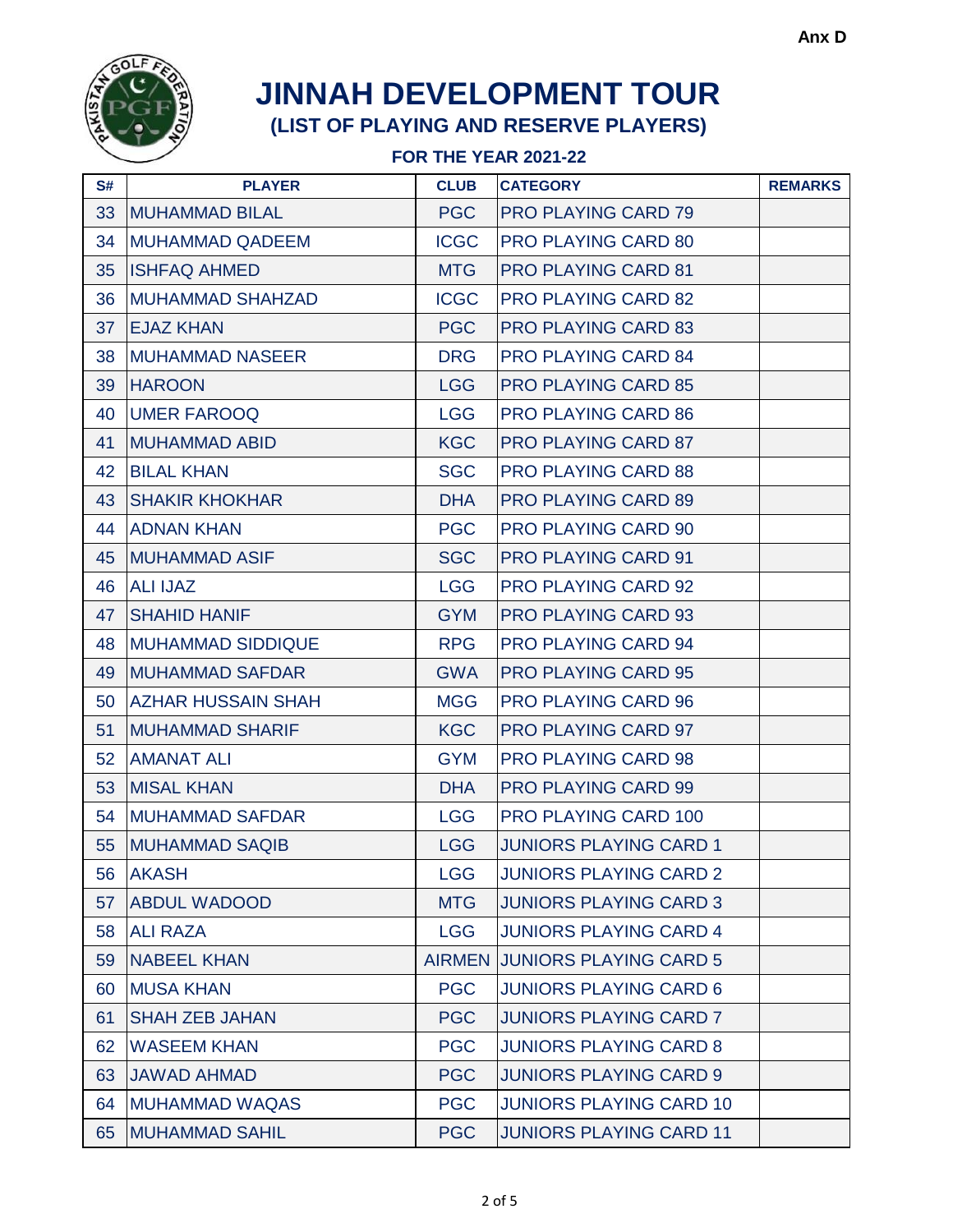

| S# | <b>PLAYER</b>                    | <b>CLUB</b> | <b>CATEGORY</b>                        | <b>REMARKS</b> |
|----|----------------------------------|-------------|----------------------------------------|----------------|
| 66 | <b>WAQAR KHAN</b>                | <b>PGC</b>  | <b>JUNIORS PLAYING CARD 12</b>         |                |
| 67 | <b>SYED ALI NOSHAIRWAN NAQVI</b> | <b>LGG</b>  | <b>JUNIORS PLAYING CARD 13</b>         |                |
| 68 | <b>KOH NOOR SHAHID</b>           |             | <b>PAF SKY JUNIORS PLAYING CARD 14</b> |                |
| 69 | <b>MUHAMMAD AKRAM</b>            | <b>LGG</b>  | <b>JUNIORS PLAYING CARD 15</b>         |                |
| 70 | <b>NABEEL MASIH</b>              |             | <b>AIRMEN JUNIORS RESERVE CARD 16</b>  |                |
| 71 | <b>MUHAMMAD AHZAM</b>            | <b>GYM</b>  | <b>JUNIORS RESERVE CARD 17</b>         |                |
| 72 | <b>AFROZ PERVAIZ</b>             |             | AIRMEN JUNIORS RESERVE CARD 18         |                |
| 73 | <b>SHAHWER JOEL</b>              |             | AIRMEN JUNIORS RESERVE CARD 19         |                |
| 74 | <b>MUHAMMAD KASHIF</b>           | <b>DHA</b>  | <b>JUNIORS RESERVE CARD 20</b>         |                |
| 75 | <b>MATEEN SATTI</b>              | <b>ICGC</b> | <b>JUNIORS RESERVE CARD 21</b>         |                |
| 76 | <b>ALI ABBAS</b>                 |             | AIRMEN JUNIORS RESERVE CARD 22         |                |
| 77 | <b>ABID IQBAL</b>                |             | <b>PAF SKY JUNIORS RESERVE CARD 23</b> |                |
| 78 | <b>MUHAMMAD NASIR</b>            | <b>LGG</b>  | <b>JUNIORS RESERVE CARD 24</b>         |                |
| 79 | <b>SAHIL PATRUS</b>              |             | AIRMEN JUNIORS RESERVE CARD 25         |                |
| 80 | <b>ASIM ALI</b>                  | <b>LGG</b>  | <b>JUNIORS RESERVE CARD 26</b>         |                |
| 81 | <b>SAHIL SHAH</b>                | <b>DHA</b>  | <b>JUNIORS RESERVE CARD 27</b>         |                |
| 82 | <b>JAHANZAIB KHAN</b>            | <b>DHA</b>  | <b>JUNIORS RESERVE CARD 28</b>         |                |
| 83 | <b>ASIF ALI</b>                  | <b>GYM</b>  | <b>PRO RESERVE CARD 101</b>            |                |
| 84 | <b>SHAHZAD ALI</b>               | <b>LGG</b>  | <b>PRO RESERVE CARD 102</b>            |                |
| 85 | <b>ABDUL ZAHOOR</b>              | <b>MTG</b>  | <b>PRO RESERVE CARD 103</b>            |                |
| 86 | <b>NOMAN HUSSAIN SHAH</b>        | <b>ICGC</b> | <b>PRO RESERVE CARD 104</b>            |                |
| 87 | <b>YASIR RASHEED</b>             | <b>MGG</b>  | <b>PRO RESERVE CARD 105</b>            |                |
| 88 | <b>MUHAMMAD ZIARAF</b>           | <b>ATD</b>  | <b>PRO RESERVE CARD 106</b>            |                |
| 89 | ISHARAFAT ALI                    | PGC.        | <b>PRO RESERVE CARD 107</b>            |                |
| 90 | <b>IMRAN ALI KHAN</b>            | <b>DHA</b>  | <b>PRO RESERVE CARD 108</b>            |                |
| 91 | <b>ABID RANA</b>                 | <b>KGC</b>  | <b>PRO RESERVE CARD 109</b>            |                |
| 92 | <b>MUHAMMAD INSAF</b>            | <b>MTG</b>  | <b>PRO RESERVE CARD 110</b>            |                |
| 93 | <b>ARSHAD RASHEED</b>            | <b>KGC</b>  | <b>PRO RESERVE CARD 111</b>            |                |
| 94 | <b>AFSAR ALI</b>                 | <b>KGC</b>  | <b>PRO RESERVE CARD 112</b>            |                |
| 95 | <b>ALI ASGHAR</b>                | <b>ICGC</b> | <b>PRO RESERVE CARD 113</b>            |                |
| 96 | <b>MUHAMMAD MEHRAN</b>           | <b>MTG</b>  | PRO RESERVE CARD 114                   |                |
| 97 | <b>KHALID MEHMOOD</b>            | <b>ICGC</b> | <b>PRO RESERVE CARD 115</b>            |                |
| 98 | ASIF ALI (J)                     | <b>GYM</b>  | <b>PRO RESERVE CARD 116</b>            |                |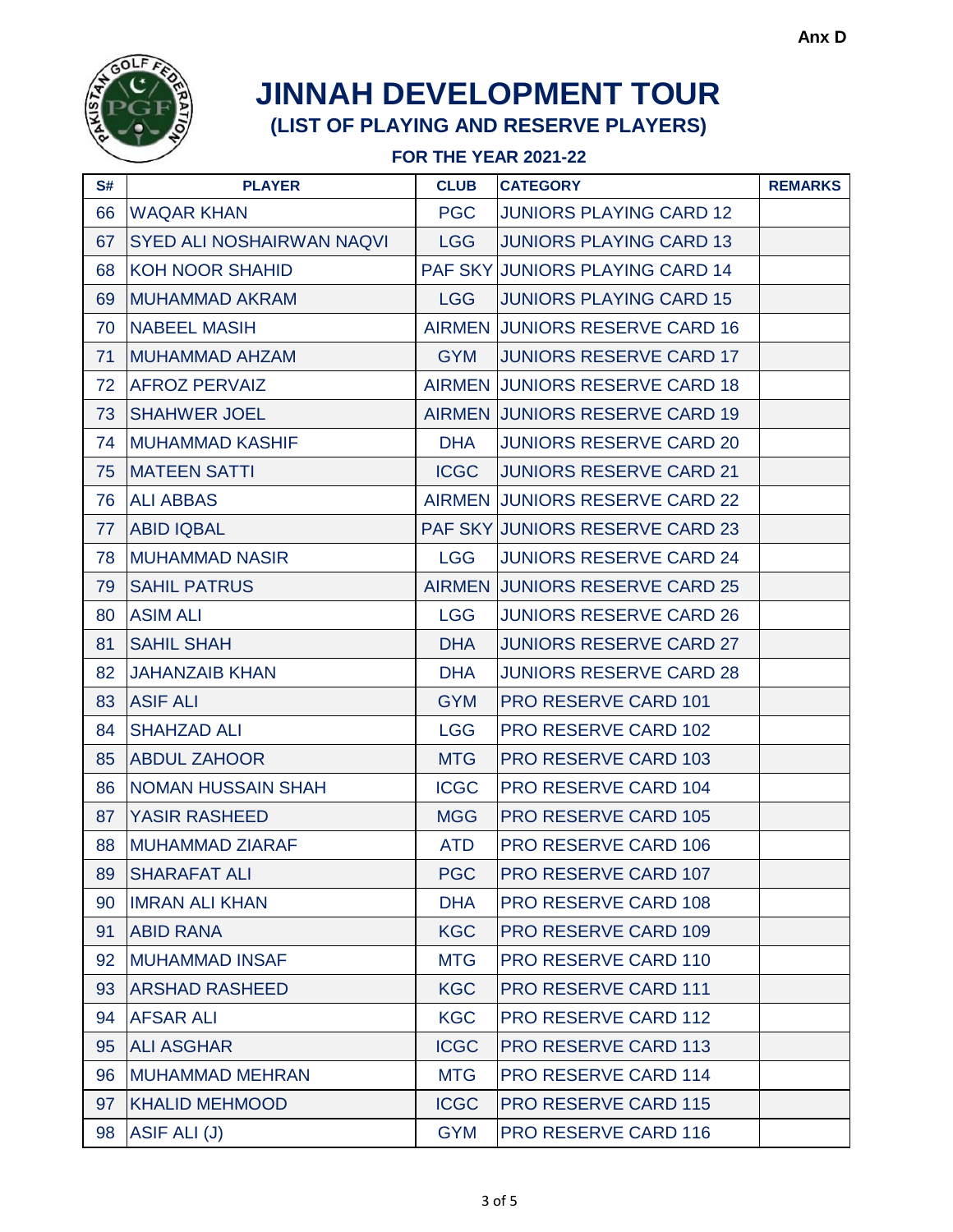

| S#                                          | <b>PLAYER</b>                | <b>CLUB</b> | <b>CATEGORY</b>                     | <b>REMARKS</b> |  |
|---------------------------------------------|------------------------------|-------------|-------------------------------------|----------------|--|
| 99                                          | <b>FAIZAN ALI</b>            | <b>LGG</b>  | <b>PRO RESERVE CARD 117</b>         |                |  |
|                                             | 100 ZUBAIR KHAN              | <b>DHA</b>  | <b>PRO RESERVE CARD 118</b>         |                |  |
|                                             | <b>101 YASIR MUSHTAQ</b>     | <b>DHA</b>  | <b>PRO RESERVE CARD 119</b>         |                |  |
|                                             | 102 SHAHID PARVAIZ           | QGC         | <b>PRO RESERVE CARD 120</b>         |                |  |
|                                             | 103 ZULFIQAR ALI             | <b>DHA</b>  | <b>PRO RESERVE CARD 121</b>         |                |  |
|                                             | 104 ADIL KHAN                | QGC         | <b>PRO RESERVE CARD 122</b>         |                |  |
|                                             | <b>105 ADNAN TARIQ</b>       | <b>ICGC</b> | <b>PRO RESERVE CARD 123</b>         |                |  |
|                                             | 106 ATIQ UR REHMAN ABASSI    | <b>KGC</b>  | <b>PRO RESERVE CARD 124</b>         |                |  |
|                                             | <b>107 ARSLAN HUSSAIN</b>    |             | <b>PAF ISB PRO RESERVE CARD 125</b> |                |  |
|                                             | 108 AZMAT KHAN               | <b>PGC</b>  | <b>PRO RESERVE CARD 126</b>         |                |  |
|                                             | <b>109 MALIK GHAFFAR</b>     | <b>ICGC</b> | <b>PRO RESERVE CARD 127</b>         |                |  |
|                                             | 110 JALIL                    | <b>KGC</b>  | <b>PRO RESERVE CARD 128</b>         |                |  |
|                                             | 111 AYA KHAN                 | <b>PGC</b>  | <b>PRO RESERVE CARD 129</b>         |                |  |
|                                             | 112 NADEEM AHMED             | <b>ICGC</b> | <b>PRO RESERVE CARD 130</b>         |                |  |
|                                             | 113 RIZWAN JAVED             | <b>MGGC</b> | <b>PRO RESERVE CARD 131</b>         |                |  |
|                                             | 114 MUHAMMAD SHAFAQ KHAN     |             | AIRMEN PRO RESERVE CARD 132         |                |  |
|                                             | <b>115 MUHAMMAD WAKEED</b>   | <b>ICGC</b> | <b>PRO RESERVE CARD 133</b>         |                |  |
|                                             | <b>116 MUHAMMAD YASIN</b>    | <b>MTG</b>  | <b>PRO RESERVE CARD 134</b>         |                |  |
|                                             | <b>117 MUHAMMAD NAWAZ</b>    | <b>KGC</b>  | <b>PRO RESERVE CARD 135</b>         |                |  |
|                                             | <b>118 FAHAD RAFIQUE</b>     | <b>ICGC</b> | <b>PRO RESERVE CARD 136</b>         |                |  |
|                                             | 119 AMJAD KHAN               | <b>PGC</b>  | <b>PRO RESERVE CARD 137</b>         |                |  |
|                                             | 120 SHAKIR ALI               | <b>KGC</b>  | <b>PRO RESERVE CARD 138</b>         |                |  |
| PGF JINNAH DEVELOPMENT TOUR RESERVE PLAYERS |                              |             |                                     |                |  |
|                                             |                              |             | <b>(FROM SERIAL 121 - 141)</b>      |                |  |
|                                             | <b>121 IMUHAMMAD YASIR</b>   | <b>GYM</b>  | <b>PRO RESERVE CARD 139</b>         |                |  |
|                                             | 122 NADEEM ASLAM             | <b>LGG</b>  | <b>PRO RESERVE CARD 140</b>         |                |  |
|                                             | 123 RAFIQ AHMED              | <b>KGC</b>  | <b>PRO RESERVE CARD 141</b>         |                |  |
|                                             | 124 SANDEEL DAWOOD           | <b>DHA</b>  | <b>PRO RESERVE CARD 143</b>         |                |  |
|                                             | 125 RASHID MAJEED            | <b>ICGC</b> | <b>PRO RESERVE CARD 144</b>         |                |  |
|                                             | <b>126 MUHAMMAD SIDDIQUE</b> | <b>FGC</b>  | <b>PRO RESERVE CARD 145</b>         |                |  |
|                                             | 127 WARIS ALI                | <b>DRG</b>  | <b>PRO RESERVE CARD 146</b>         |                |  |
|                                             | 128 ARSHAD ALI               | <b>GYM</b>  | <b>PRO RESERVE CARD 147</b>         |                |  |
|                                             | 129 RIZWAN GUL               | <b>DHA</b>  | <b>PRO RESERVE CARD 148</b>         |                |  |
|                                             | 130 SAMIULLAH                | <b>KGC</b>  | <b>PRO RESERVE CARD 149</b>         |                |  |